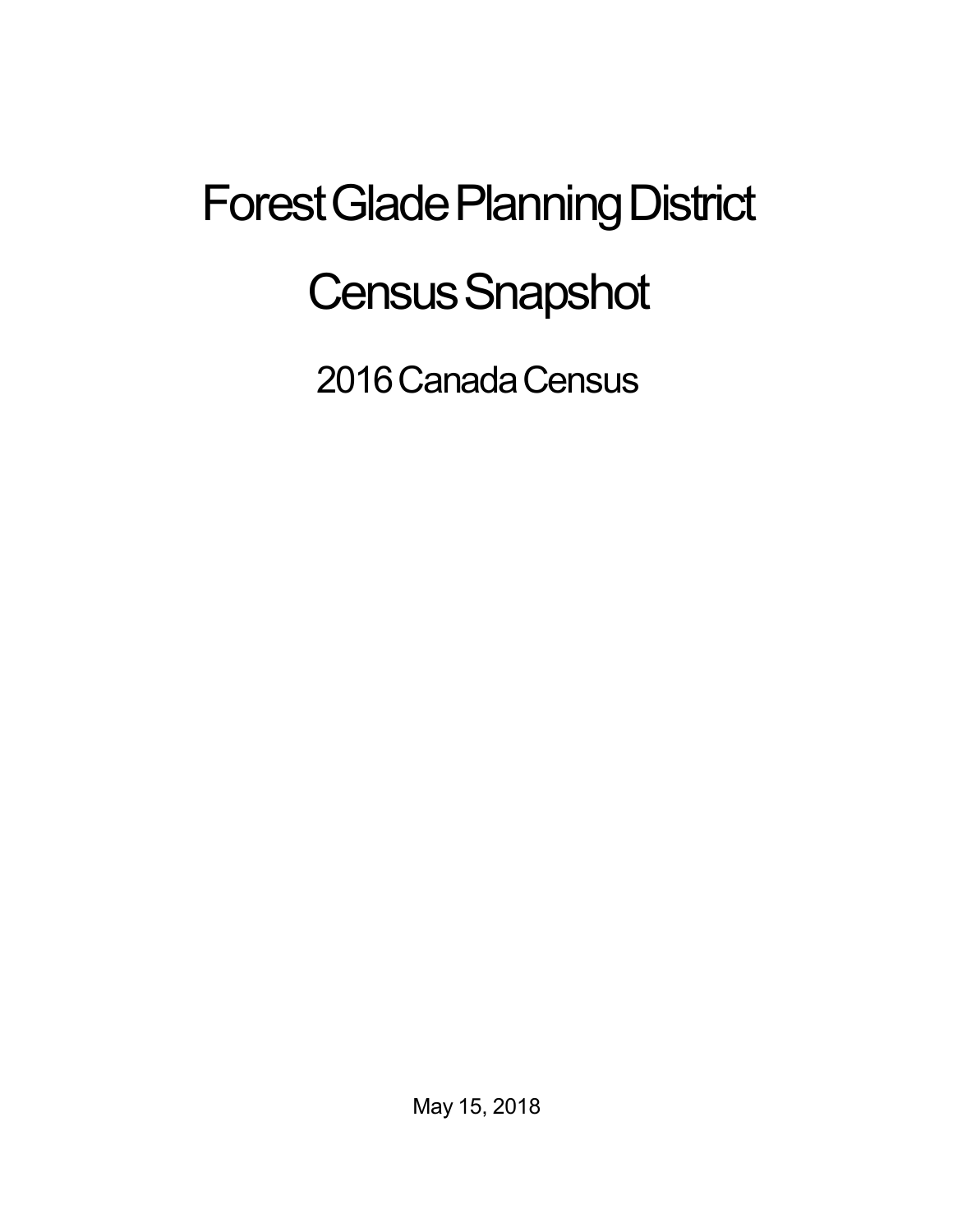City of Windsor Planning Department Forest Glade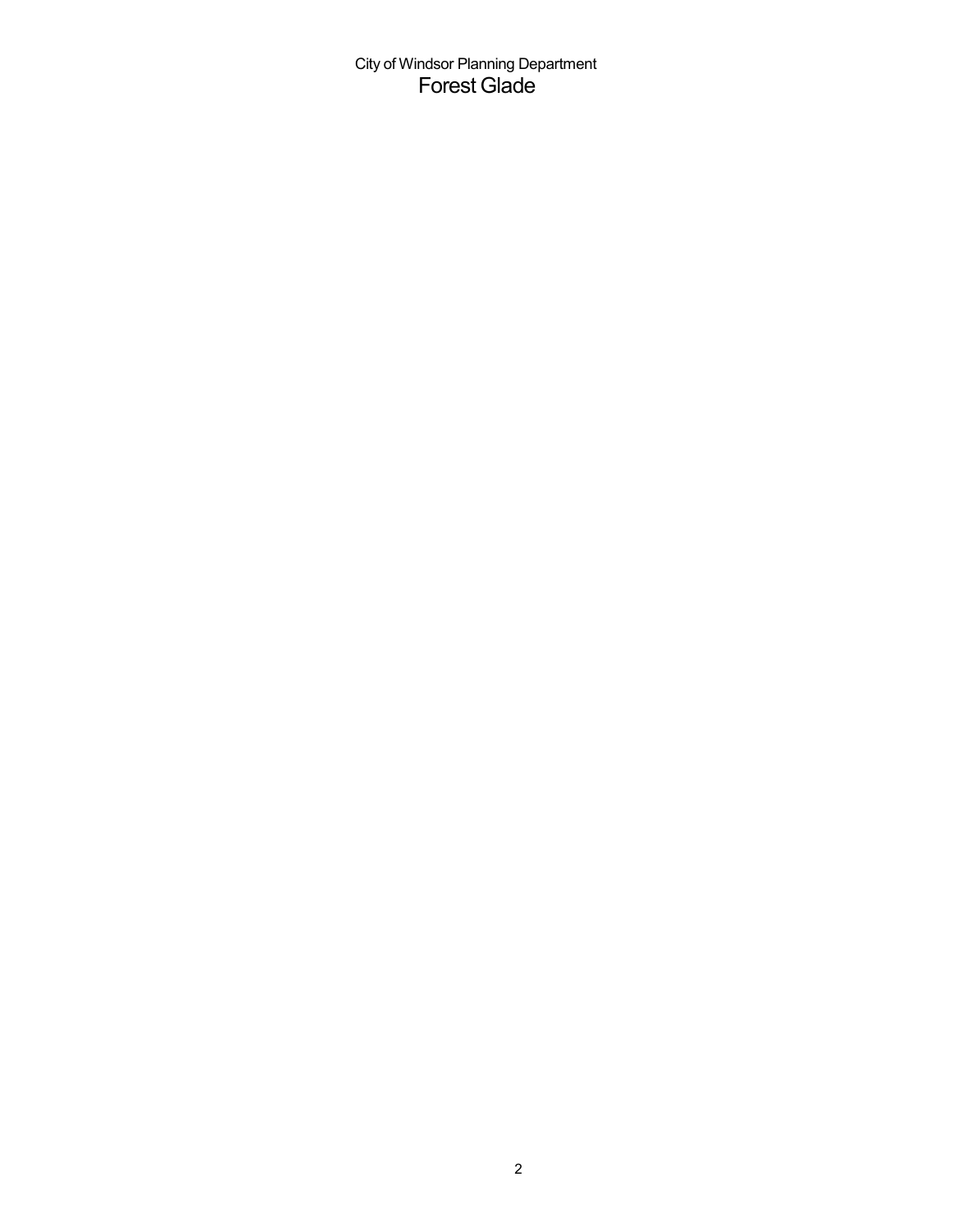## City of Windsor Planning Department 2016 Census Census Snapshot

| <b>Forest Glade</b><br>2016 Census<br><b>Census Snapshot</b> |        |     |
|--------------------------------------------------------------|--------|-----|
|                                                              |        | %   |
| <b>Total Population</b>                                      | 18,241 |     |
| <b>Males</b>                                                 | 8,769  | 48% |
| Females                                                      | 9,473  | 52% |
|                                                              |        |     |
| <b>2016 Population by Age</b>                                | 18,241 |     |
| 0 to 4 years                                                 | 1,116  | 6%  |
| 5 to 9 years                                                 | 1,162  | 6%  |
| 10 to 14 years                                               | 1,144  | 6%  |
| 15 to 19 years                                               | 1,167  | 6%  |
| 20 to 24 years                                               | 1,153  | 6%  |
| 25 to 29 years                                               | 1,071  | 6%  |
| 30 to 34 years                                               | 1,186  | 7%  |
| 35 to 39 years                                               | 1,157  | 6%  |
| 40 to 44 years                                               | 1,139  | 6%  |
| 45 to 49 years                                               | 1,158  | 6%  |
| 50 to 54 years                                               | 1,230  | 7%  |
| 55 to 59 years                                               | 1,195  | 7%  |
| 60 to 64 years                                               | 1,222  | 7%  |
| 65 to 69 years                                               | 1,176  | 6%  |
| 70 to 74 years                                               | 773    | 4%  |
| 75 to 79 years                                               | 517    | 3%  |
| 80 to 84 years                                               | 333    | 2%  |
| 85 to 89 years                                               | 192    | 1%  |
| 90 to 94 years                                               | 112    | 1%  |
| 95 to 99 years                                               | 27     | 0%  |
| 100 years and over                                           | 4      | 0%  |
|                                                              |        |     |
| 0 to 14 years                                                | 3,417  | 19% |
| 15 to 64 years                                               | 11,734 | 64% |
| 65 years and over                                            | 3,076  | 17% |
| 85 years and over                                            | 349    | 2%  |
|                                                              |        |     |
| Average age of population                                    | 40.0   |     |
| <b>Median age</b>                                            | 39.8   |     |
|                                                              |        |     |
| <b>Families</b>                                              | 5,266  |     |
| Persons per family                                           | 3.0    | 0%  |
|                                                              |        |     |
| Total couple families                                        | 3,967  | 75% |